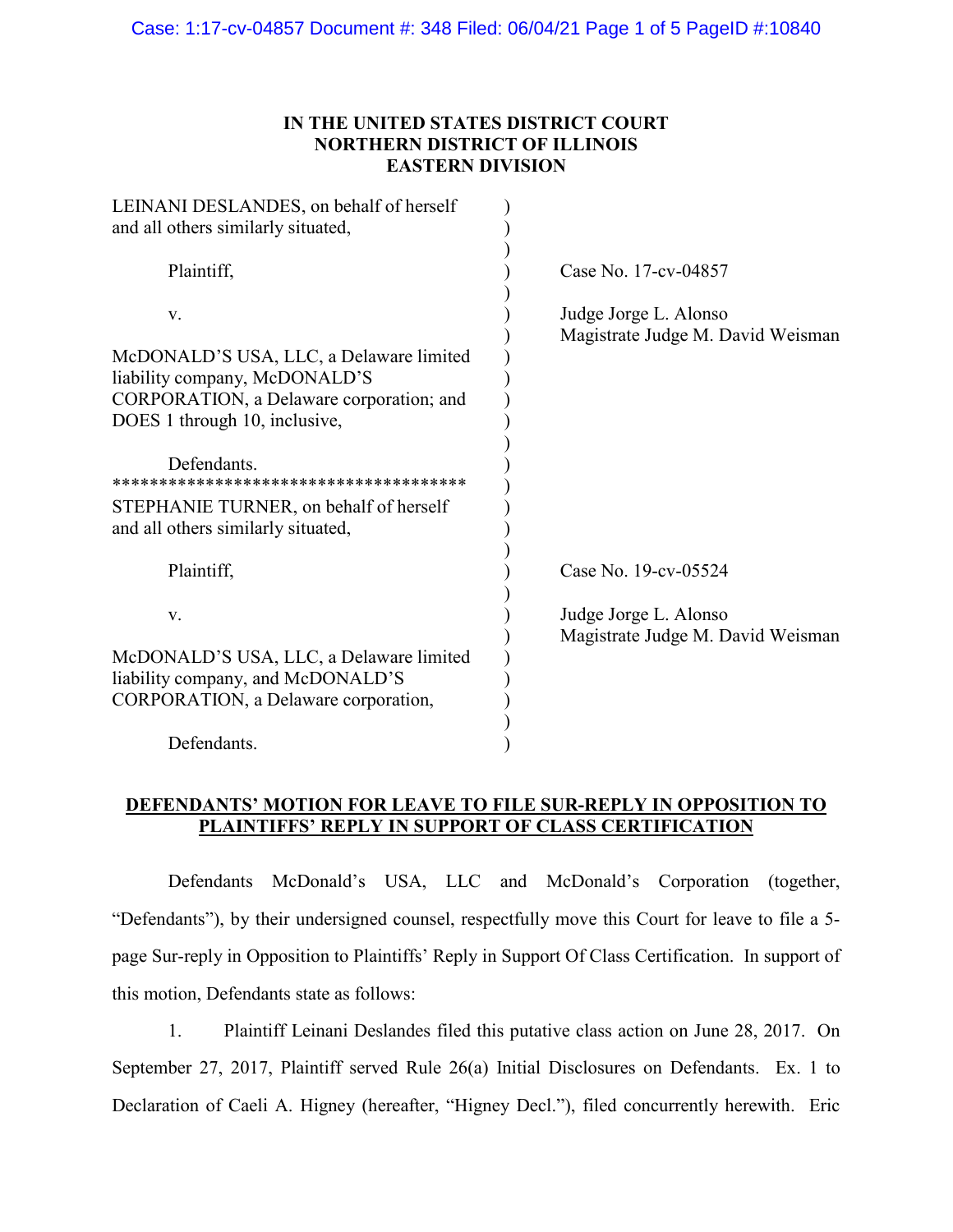#### Case: 1:17-cv-04857 Document #: 348 Filed: 06/04/21 Page 2 of 5 PageID #:10841

Vidler, Donna Miller, and Jason Watson are listed by name in Plaintiff Deslandes' initial disclosures as "individuals likely to have discoverable information to support Plaintiff's claims." *Id.* at 1-2. Plaintiff Deslandes also included in her disclosures "Representatives (including current and former employees) of Bam-B Enterprises of Central Florida" as individuals likely to have discoverable information. *Id.*

2. On August 15, 2019, Plaintiff Stephanie Turner filed a separate putative class action against Defendants alleging substantially the same claims, *see* Dkt. 180-1, which was consolidated with Plaintiff Deslandes' action on September 5, 2019, Dkt. 182. Plaintiff Turner served her Rule 26(a) Initial Disclosures on October 10, 2019, and identified "Representatives (including current and former employees) of Copeland Investments Corp. Inc." and "McDonald's Restaurants of Kentucky, Inc.," both McDonald's franchisees for whom she worked, as individuals likely to have discoverable information. Higney Decl. Ex. 2.

3. On January 15, 2021, Plaintiffs moved this court to certify a class consisting of "[a]ll persons who were employed at a McDonald's branded restaurant in the United States from June 28, 2013 to July 12, 2018," excluding directors and officers. Dkt. 268 at 1.

4. On April 15, 2021, Defendants opposed Plaintiffs' motion for class certification. Dkt. 299 (hereafter, "Opposition"). Attached to Defendants' Opposition were declarations submitted by former employees of McDonald's franchisee Bam-B enterprises, including Eric Vidler, Donna Miller, and Jason Watson, as well as the current owner/operator of certain former Bam-B franchise stores, Leonardo Lopez. Dkt. 310-11, Ex. 120 (Lopez Decl.); Dkt. 310-12, Ex. 121 (Miller Decl.), Ex. 122 (Watson Decl.), Ex. 123 (Vidler Decl.). Defendants also attached a declaration by franchisee owner/operator Grant Groen. *Id.* at Ex. 124 (Groen Decl.).

5. Prior to filing a reply to Defendants' Opposition, Plaintiffs sought to depose these declarants. Pursuant to an agreement with the declarants' counsel, Plaintiffs took the following depositions: Grant Groen (May 13, 2021); Jason Watson (May 17, 2021); Leonardo Lopez (May 20, 2021); Donna Miller (May 24, 2021); and Eric Vidler (May 25, 2021).

6. On May 28, 2021, Plaintiffs filed a reply in support of their motion for class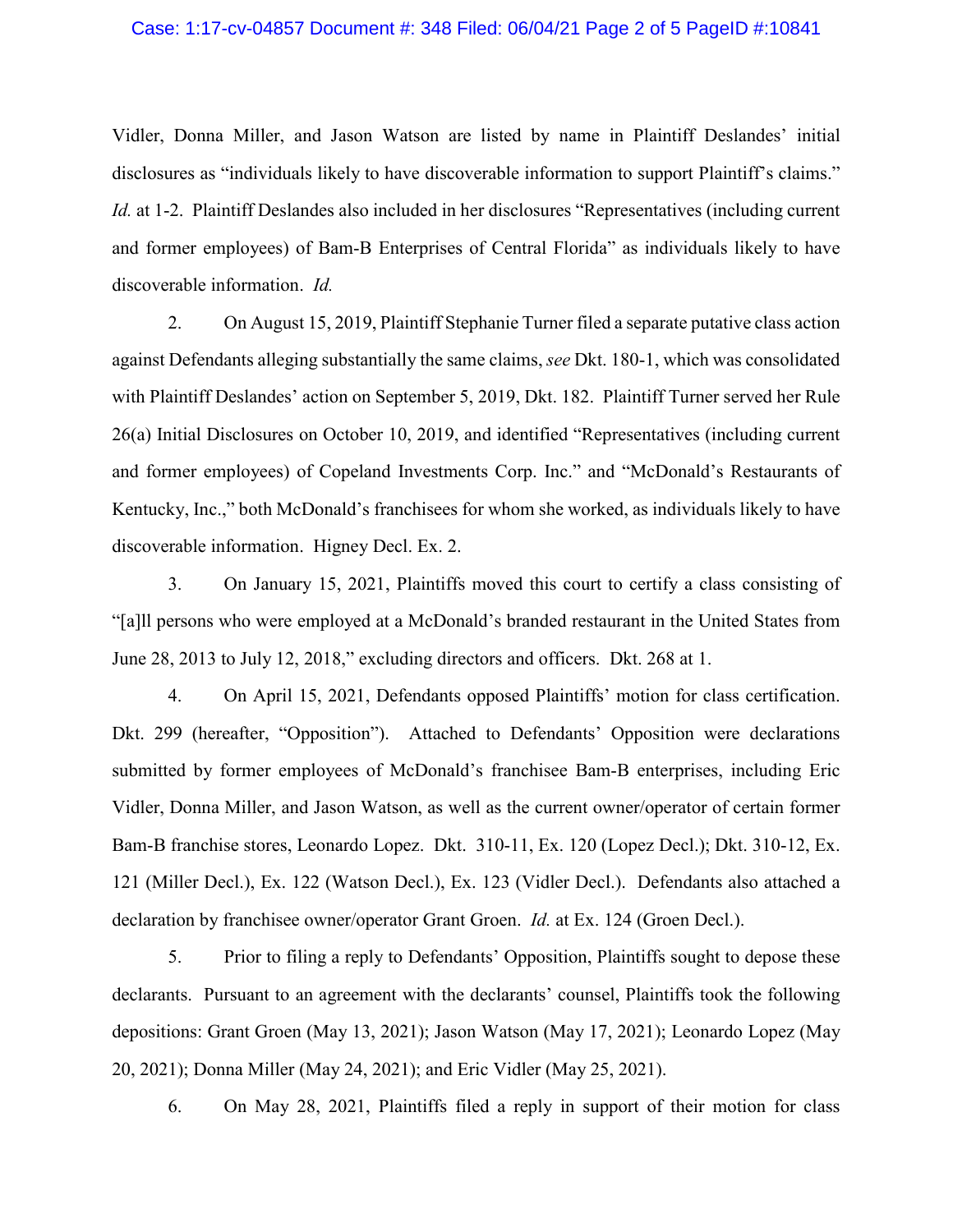#### Case: 1:17-cv-04857 Document #: 348 Filed: 06/04/21 Page 3 of 5 PageID #:10842

certification. Dkt. 346 (hereafter, "Reply"). In their Reply, Plaintiffs cited to excerpts of the aforementioned depositions, Dkt. 346 at 3, 8, 11, which they also compiled into tables in the Declaration of Walter W. Noss, Dkt. 347. Plaintiffs' citations to the depositions aimed to demonstrate that the witnesses' testimony supported Plaintiffs' arguments, or that it was otherwise unreliable. But Plaintiffs' citations were either lifted from contexts that contradict the propositions for which they are cited, or quite simply do not support the propositions at all. To ensure the completeness and accuracy of the record, Defendants thus request permission to file a 5-page surreply in order to give the Court a complete picture with respect to the franchisee declarants' deposition testimony—evidence that did not exist and could not be addressed at the time of Defendants' opposition to the class certification motion.

7. It is within the Court's discretion to grant leave to file a sur-reply. *See* Dkt. 45 (granting motion for leave to file sur-reply filed by Plaintiffs in this case); *see also Univ. Healthsystem Consortium v. UnitedHealth Grp., Inc.*, 68 F. Supp. 3d 917, 922 (N.D. Ill. 2014); *Franek v. Walmart Stores, Inc.*, No. 08-CV-0058, 2009 WL 674269, at \*19 n.14 (N.D. Ill. Mar. 13, 2009), *aff'd sub nom. Jay Franco & Sons, Inc. v. Franek*, 615 F.3d 855 (7th Cir. 2010). Permitting Defendants to file a sur-reply would "'provide[] the court with the information necessary to make an informed decision'" by allowing the Court to see the full context of the franchisee declarant depositions, rather than the very limited, cherry-picked excerpts attached to Plaintiffs' Reply. *Univ. Healthsystem Consortium*, 68 F. Supp. 3d at 922 (quoting *In re Sulfuric Acid Antitrust Litig.*, 231 F.R.D. 320, 329 (N.D. Ill. 2005)).

8. Accordingly, Defendants respectfully request leave to file a 5-page sur-reply in opposition to Plaintiff's Reply, along with supporting exhibits, attached hereto as Exhibit A.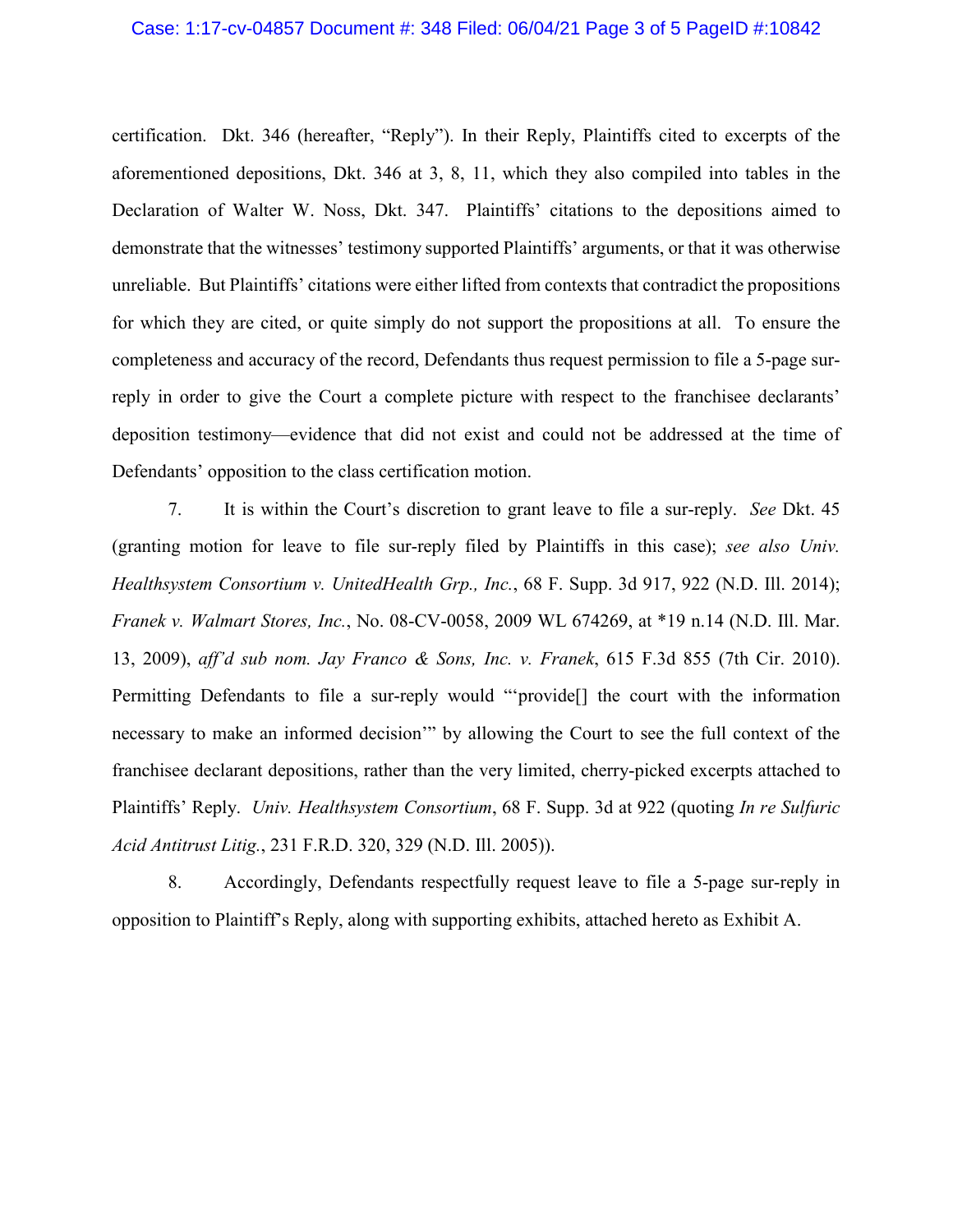Dated: June 4, 2021 Respectfully submitted,

# **McDONALD'S USA, LLC and McDONALD'S CORPORATION**

By: */s/ Rachel S. Brass*

Rachel S. Brass

### GIBSON DUNN & CRUTCHER LLP

Rachel S. Brass (admitted pro hac vice) Caeli A. Higney (admitted pro hac vice) Julian W. Kleinbrodt (admitted pro hac vice) 555 Mission St., Suite 3000 San Francisco, California 94105 Telephone: (415) 393-8200 Facsimile: (415) 374-8458 Email: RBrass@gibsondunn.com CHigney@gibsondunn.com

Matthew C. Parrott (admitted pro hac vice) 3161 Michelson Dr. Irvine, CA 92612 Telephone: (949) 451-3800 Facsimile: (949) 451-4220 Email: MParrott@gibsondunn.com

A&G LAW LLC

Robert M. Andalman (Atty. No. 6209454) Rachael Blackburn (Atty. No. 6277142) 542 S. Dearborn St.; 10th Floor Chicago, IL 60605 Tel.: (312) 341-3900 Fax: (312) 341-0700